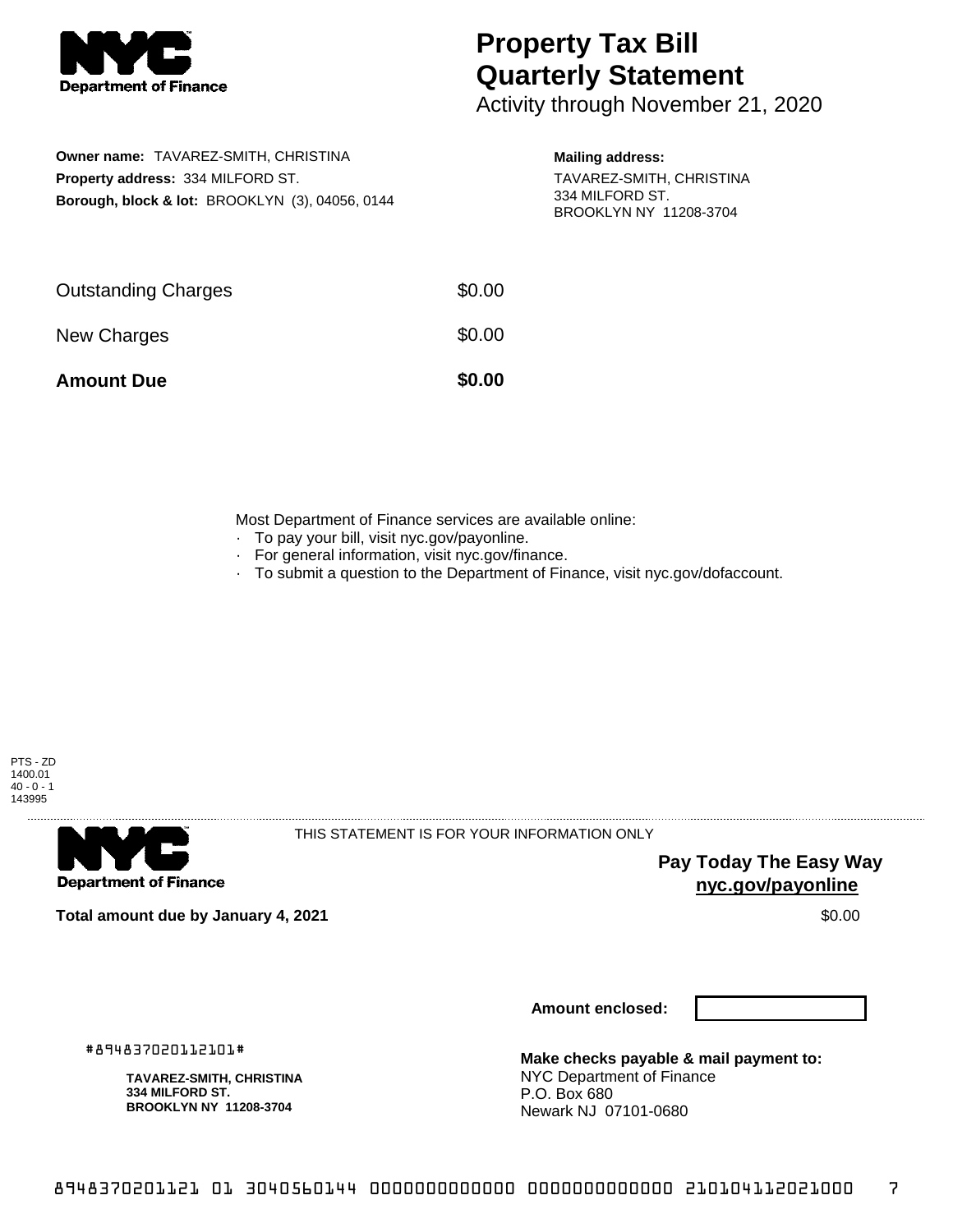

| <b>Previous Charges</b>                                                   |                          | Amount<br>\$0.00         |                                     |
|---------------------------------------------------------------------------|--------------------------|--------------------------|-------------------------------------|
| Total previous charges including interest and payments                    |                          |                          |                                     |
| <b>Current Charges</b>                                                    | <b>Activity Date</b>     | <b>Due Date</b>          | Amount                              |
| Finance-Property Tax<br>Adopted Tax Rate                                  |                          | 01/01/2021               | \$208.09<br>$$-12.52$               |
| Payment<br>Payment Adjusted                                               | 09/03/2020<br>01/01/2021 |                          | $$-208.09$<br>\$12.52               |
| <b>Total current charges</b>                                              |                          |                          | \$0.00                              |
| <b>Tax Year Charges Remaining</b>                                         | <b>Activity Date</b>     | <b>Due Date</b>          | <b>Amount</b>                       |
| Finance-Property Tax<br>Adopted Tax Rate                                  |                          | 04/01/2021               | \$1,011.45<br>$$-12.52$             |
| <b>Early Payment Discount</b><br><b>Early Payment Discount</b><br>Payment | 09/03/2020               | 04/01/2021<br>04/01/2021 | $$-10.01$<br>\$0.08<br>$$-1,001.44$ |
| Payment Adjusted<br>Total tax year charges remaining                      | 01/01/2021               |                          | \$12.44<br>\$0.00                   |
| <b>Overpayments/Credits</b>                                               | <b>Activity Date</b>     | Due Date                 | Amount                              |
| <b>Credit Balance</b>                                                     |                          | 10/01/2020               | $$-24.96$                           |
| <b>Credit Balance</b>                                                     |                          | 10/01/2020               | $$-1,011.45$                        |
| Total overpayments/credits remaining on account                           |                          |                          | \$1,036.41                          |

You must apply for a refund or a transfer of credits resulting from overpayments within six years of the date of **the overpayment or credit. Please note that overpayments and credits are automatically applied to unpaid taxes.**

## **Home banking payment instructions:**

- 1. **Log** into your bank or online bill pay website.
- 2. **Add** the new payee: NYC DOF Property Tax. Enter your account number, which is your boro, block and lot, as it appears here: 3-04056-0144 . You may also need to enter the address for the Department of Finance. The address is P.O. Box 680, Newark NJ 07101-0680.
- 3. **Schedule** your online payment using your checking or savings account.

## **Did Your Mailing Address Change?**

If so, please visit us at **nyc.gov/changemailingaddress** or call **311.**

When you provide a check as payment, you authorize us either to use information from your check to make a one-time electronic fund transfer from your account or to process the payment as a check transaction.